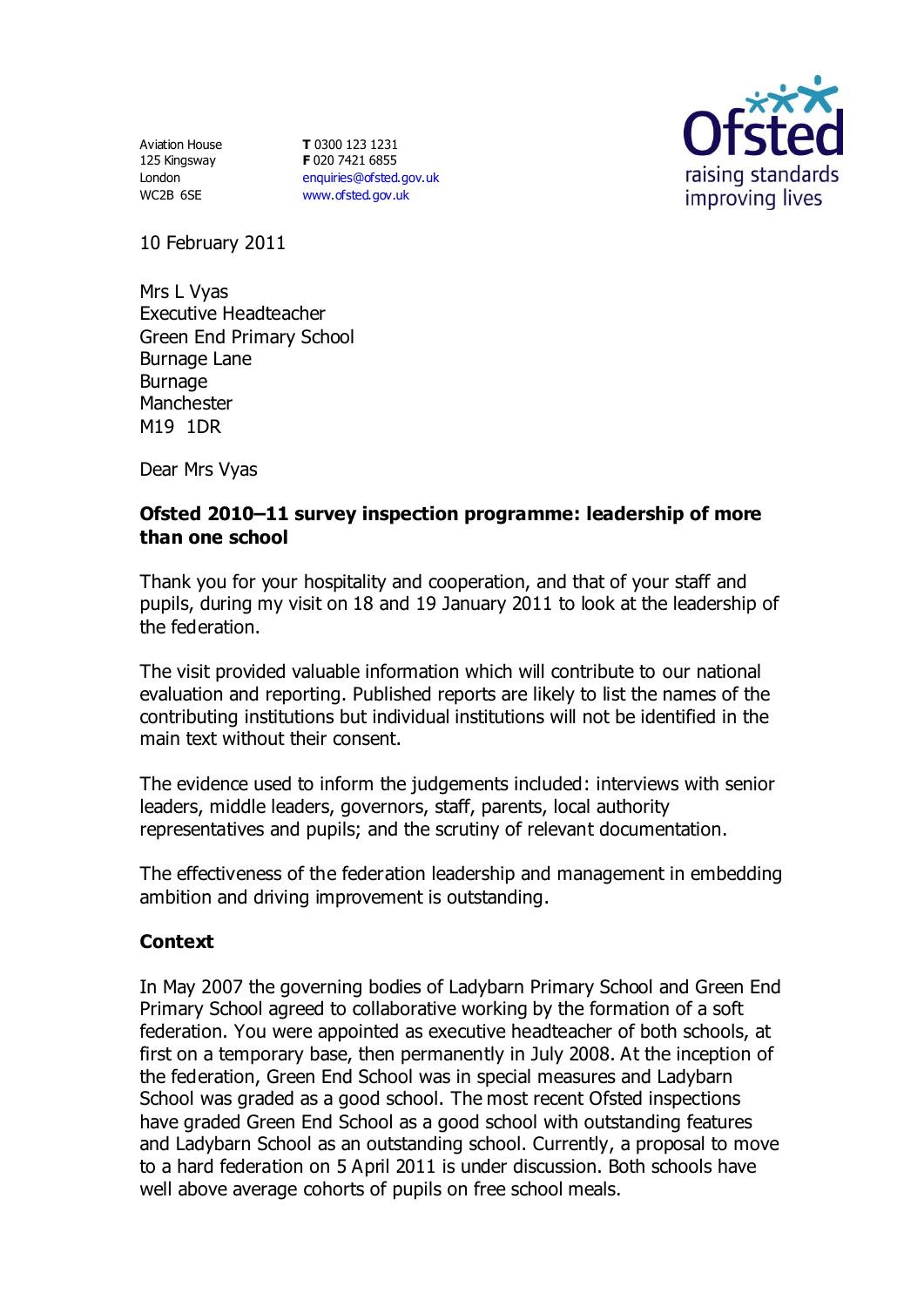## **Outcomes**

- From exceptionally low starting points, pupils make good progress in both schools by the end of Key Stage 2. Attainment is satisfactory but steadily improving. This represents a transformational change for Green End School. For example, in 2010 at Key Stage 2, 100% of pupils made at least two levels of progress in English. In 2006, 52% of pupils attained English Level 4 or higher, compared with a rate of 81% in 2010. Good pupil progress has been maintained at Ladybarn School. At both schools, pupils with English as an additional language make good progress with some making exceptional progress. The school acknowledges the need to further raise the attainment of White boys on free school meals.
- Behaviour in both schools is at least good, which also represents a major change at Green End School. The formation and consistent application of the federation's behaviour management policies and high expectations have made a great impact on pupils' attitudes. Pupils have responded enthusiastically to the federation's very strong emphasis on developing oracy and literacy skills. It is common to hear pupils say that they 'love reading'. One Green End School parent observed that from 'never reading', her son now insists on 'reading to her every day'. An excitement for learning reverberates throughout both schools.
- Pupils' attendance is broadly average at both schools which represents a significant and sustained improvement over a three-year period. As a result of targeted federation initiatives, the attendance of pupils on free schools meals has increased significantly and is above the national average for that group.

# **Provision**

- The quality of teaching in both schools is at least good. A federation emphasis on pupils' active engagement in lessons has increased opportunities for learning and motivation. Pupils respond with enthusiasm. There is a strong focus on improvement, the sharing of best practice and joint working across the federation that has benefited both schools.
- The federation has enabled many joint projects and events that have enriched the curriculum of both schools. Links between teachers in each school have been used well to devise activities that are more relevant and interesting for pupils. Pupils in both schools have benefited from joint working such as in the diversity project, the oracy and literacy focus, the pupils' leadership scheme and many sports and cultural links. Impressively, pupils are able to talk clearly about these activities as 'federation' projects and events and about the new friendships and benefits that they have brought.
- The quality of care, guidance and support in both schools is outstanding. The federation has been a major spur to the development of community links to enable the greater cooperation and involvement of parents.